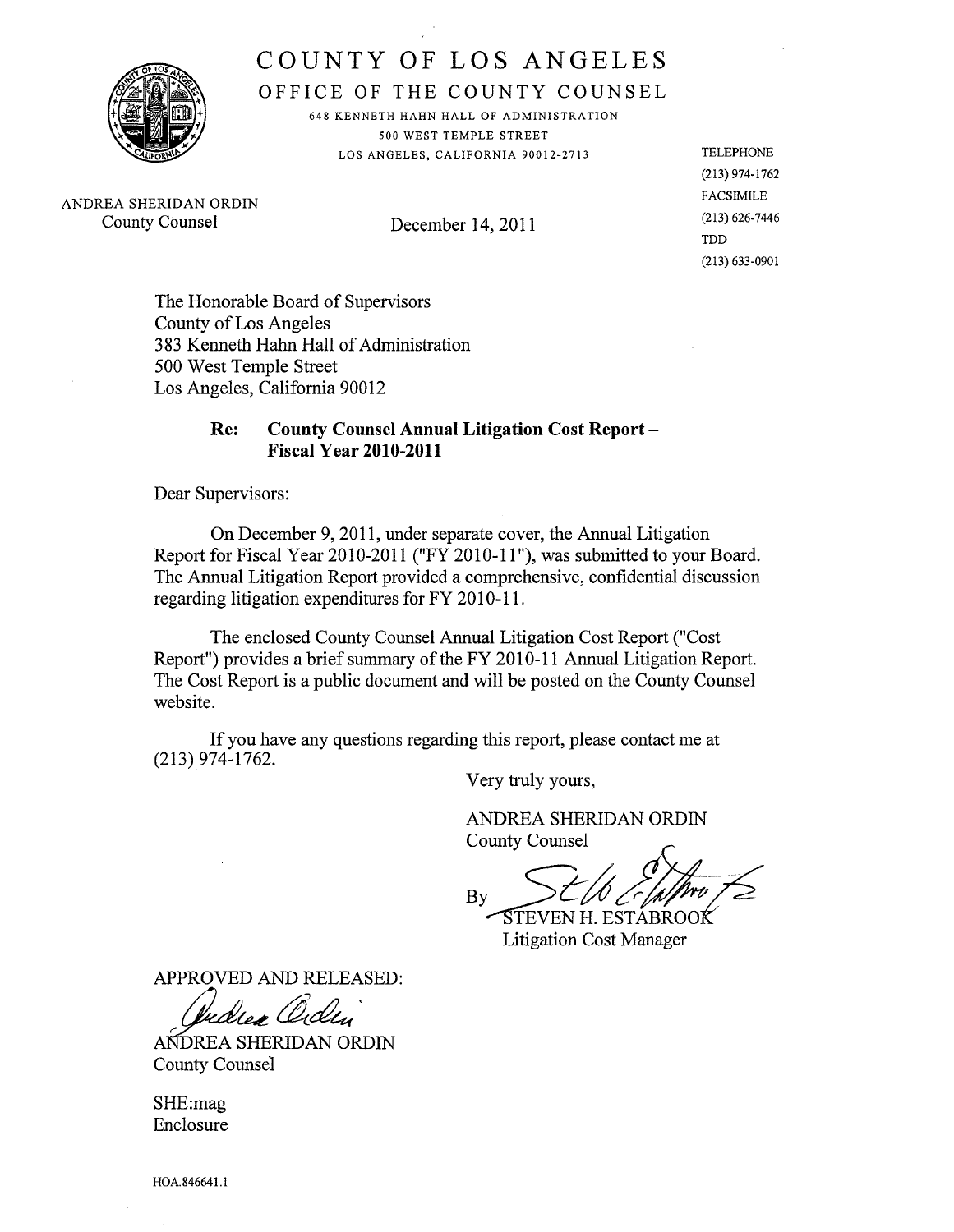### **COUNTY COUNSEL ANNUAL LITIGATION COST REPORT - FISCAL YEAR 2010-2011**

## **I. Overview**

The total Annual Litigation Expenses for Fiscal Year 2010-2011 ("FY 2010-11 ") were **\$107.4 million.** This was a 14 percent increase over the \$94.1 million spent last fiscal year, and was largely the result of a number of inordinately large settlements. Although attorney fees and costs were down by nearly \$1 million and judgments declined by \$2.25 million, settlements increased from \$27.3 million to \$43.8 million this fiscal year. After a substantial drop last year, new cases filed against the County this fiscal year rose by 26 percent and reached a five-year high of849. The County secured 157 dismissals without any County liability. It tried 35 cases - winning 24. The County was successful in 30 of its 36 appeals, and recovered \$1.5 million through its litigation efforts in FY 2010-11.

#### **II. Payment of Judgments and Settlements**

The amount paid for Judgments and Settlements in FY 2010-11 was \$56,534,640. This was one-third more than was paid last fiscal year (\$42.3 million) and four percent more than the \$54.6 million paid in Fiscal Year 2008-2009 ("FY 2008-09"). The most expensive case categories were Employment (\$15 million), Law Enforcement (\$14 million), and Medical Malpractice (\$12 million). Of the \$56.5 million paid this year, \$12.74 million was paid in judgments and \$43.8 million was paid in settlements.

#### *Judgments*

The \$12.74 million paid in judgments was 15 percent less than was paid last fiscal year (\$15 million), and was 11 percent less than the \$14.4 million paid in FY 2008-09. Nearly one-half the amount paid this year (\$6.2 million) was for *Bouman,* a gender discrimination class action and a continuing County obligation involving the Sheriffs Department since a consent decree was entered in 1993. This year was the largest annual amount paid for *Bouman* in the last five fiscal years. These escalated costs reflect the County's efforts to satisfy all remaining *Bouman* court requirements by June 2012 in accordance with the current governing orders. Nearly all of the amount paid for the remaining 14 judgments this year related to three Law Enforcement and four Employment cases. The Law Enforcement cases were a deputy-involved shooting of two armed brothers *(Davis -* \$1.6 million), a wrongful detention *(Alarid -* \$499,500), and a false arrest *(Johnson -* \$387,500). Four Employment judgments included allegations of racial discrimination *(Hines -* \$1.1 million), sexual harassment *(Lefkir -* \$1.1 million and *Lyznick -* \$900,000), and sexual orientation discrimination *(Martinez-*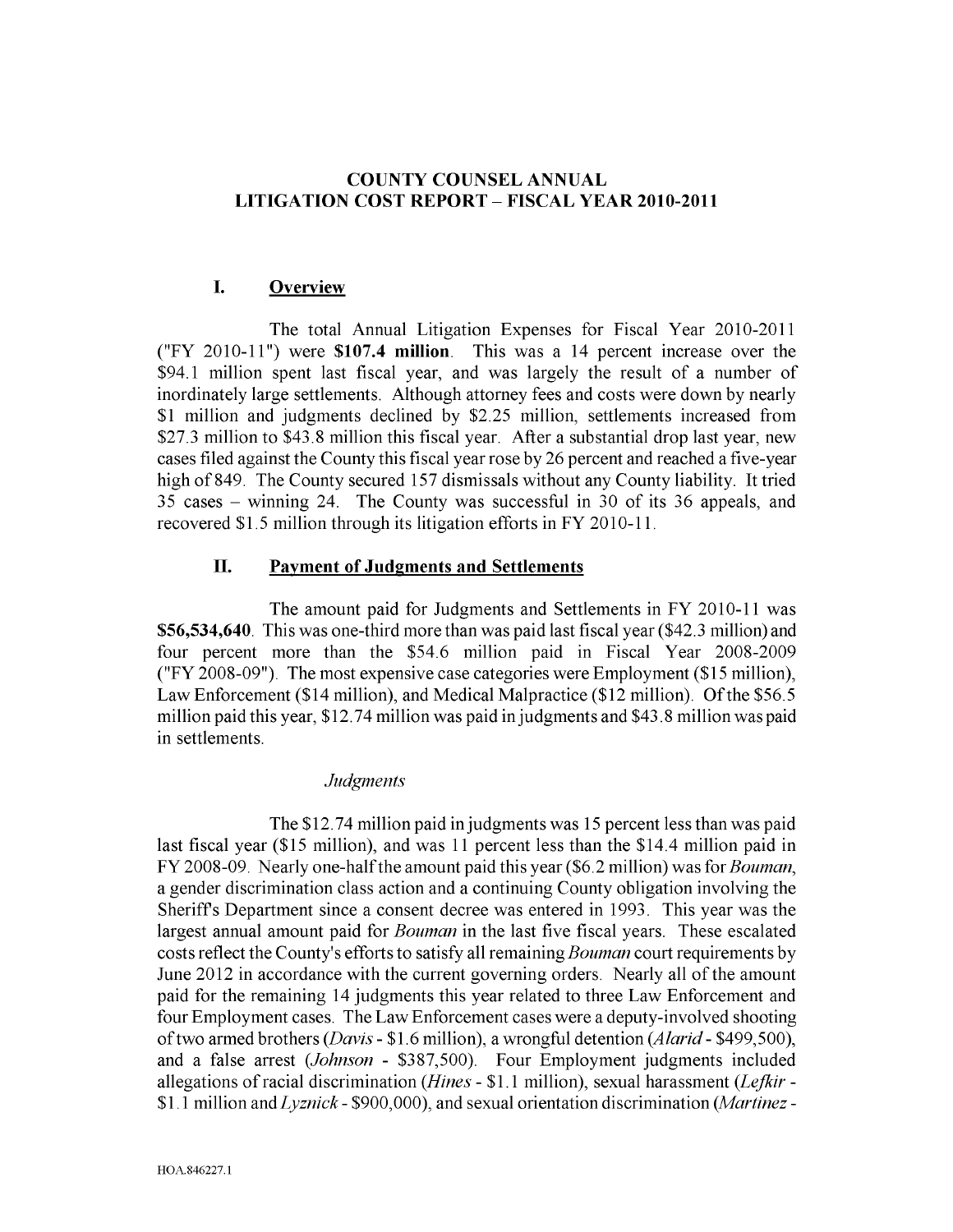\$629,000). These judgments, along with *Bouman,* accounted for \$12.5 million of the \$12.74 million paid on 15 judgments this fiscal year. This was the lowest amount paid for judgments in the last four fiscal years.

#### *Settlements*

In FY 2010-11, the County also paid 219 settlements totaling \$43.8 million. This was 60 percent more than was paid in settlements last fiscal year (\$27.3 million) and nine percent more than the \$40.2 million paid in FY 2008-09. Six of these settlements exceeded \$2 million, and ranged from \$2 million to \$5.5 million. These settlements included three case categories: Medical Malpractice, Auto Liability, and Law Enforcement. The Medical Malpractice cases were *Nicks* (\$5.5 million young girl treated for head injuries at Harbor-UCLA Medical Center) and *Flores (\$2.55* million - treatment of back injuries at LAC+USC Medical Center). The two Auto Liability settlements also totaled \$8 million and were *Aldana* (\$4.75 million - collision with a Sheriff's deputy's vehicle) and *Roman* (\$3.3 million – collision with fire truck). Finally, the two Law Enforcement settlements were *Dupree* (\$4.3 million – prisoner injured in Lakewood Station holding cell) and *Martinez* (\$2 million – fleeing robbery suspect shot by Sheriffs deputies). These six settlements totaled \$22.4 million - more than one-half of the \$43.8 million paid in settlements this fiscal year.

However, two of the six settlements paid this year *(Nicks* and *Flores)* were approved for payment late last fiscal year, but were not paid until this year. Had these settlements (totaling \$8 million) been paid in the year approved, settlements last year would have totaled \$35.3 million (instead of \$27.3 million) and settlements this year would have reached only \$35.8 million. This year, only \$170,000 in settlements was approved, but remained unpaid at the close of the fiscal year.

#### **III.** Dismissals

In FY 2010-11, the County secured 157 dismissals without paying plaintiffs or their attorneys any money. Contract Counsel and County Counsel obtained these dismissals by either persuading plaintiffs to voluntarily dismiss their actions or by securing court orders through a variety of motions (such as motions to dismiss, demurrers, and motions for summary judgment) directing that the cases be dismissed. The County expended \$3.9 million in attorney fees and costs in obtaining these 157 dismissals, down from the \$7.9 million spent last year for 184 dismissals.

#### **IV.** Attorney Fees **and** Costs

The total Attorney Fees and Costs paid by the County this fiscal year was \$50,874,623. This amount included *both* Contract Counsel and County Counsel fees and costs, including County Counsel fees incurred managing cases assigned to Contract Counsel. Of the \$50.87 million paid this year, \$37.3 million was paid to Contract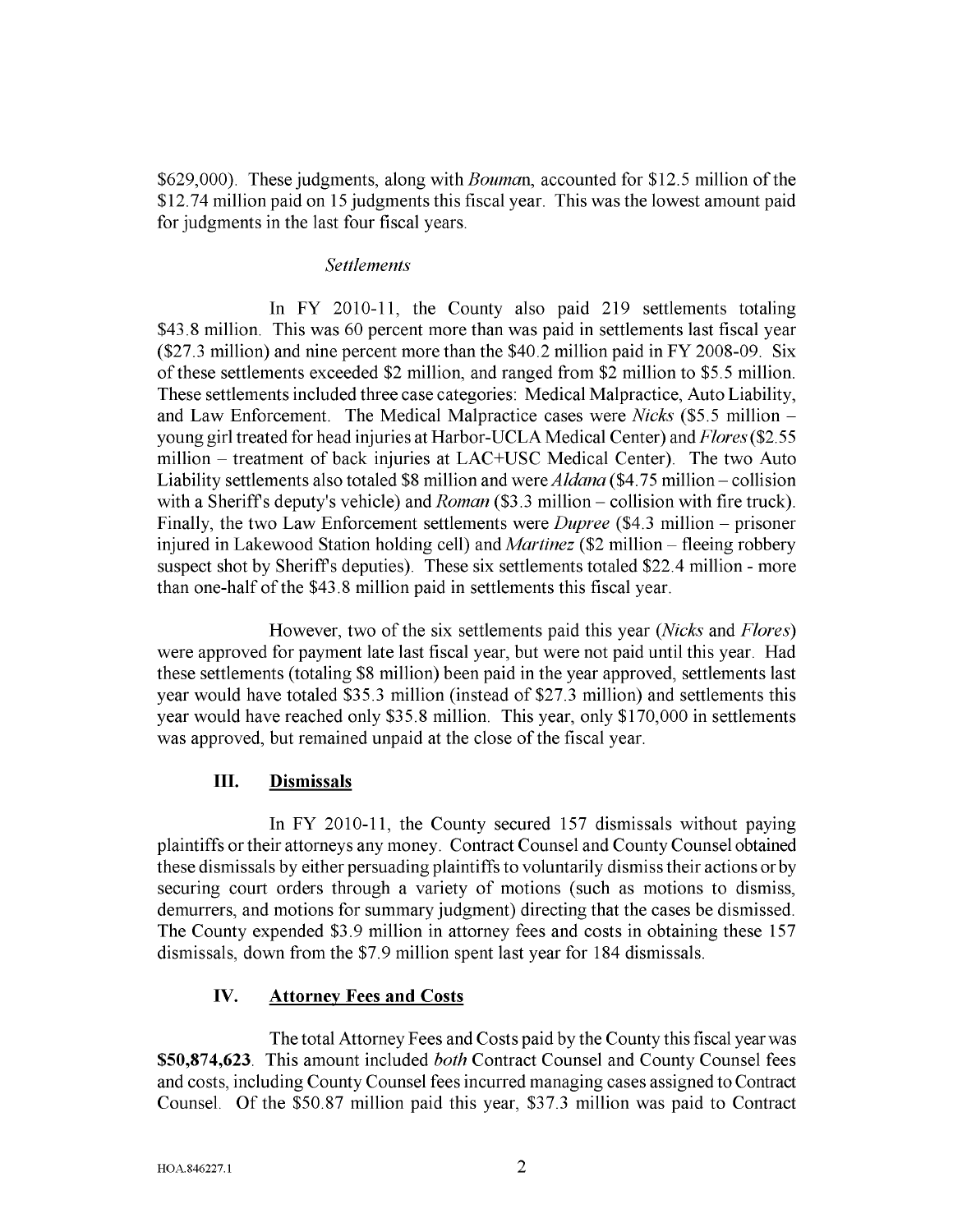Counsel and \$13.5 million was billed to various departments by County Counsel. Overall fees and costs this year were down \$927,000, or two percent, as compared to last fiscal year. **In** Employment cases, the most expensive case category last fiscal year, attorney fees and costs were down 13 percent, or nearly \$2 million. These reductions in attorney fees and costs were achieved despite a December 2009 increase in billing rates for a number of Contract Counsel panel firms, a significant influx of new cases, and the escalated costs associated with a 60 percent increase in the number of new trials this year.

### **V. Contract Cities Expenses**

Of the \$107.4 million in annual litigation expenses this fiscal year, \$8 million was paid from the Contract Cities Fund and not from the County General Fund. These expenses were the result of the alleged conduct of Sheriff's deputies contractually assigned to various cities throughout the County. These liabilities were in the areas of Law Enforcement, Auto Liability, and General Liability.

### **VI. New Cases**

After a three-year low (673) last fiscal year, the number of new cases rose 26 percent this year to 849 cases, the most filed against the County in the last five fiscal years. New cases relating to the Department of Children and Family Services and the Treasurer and Tax Collector's Office more than doubled, and new cases involving the Sheriffs Department, District Attorney's Office, Department of Public Social Services, and the Fire Department were up approximately 50 percent. Only new cases involving the Probation Department and the Department of Health Services declined as compared to last year.

# **VII. Trials, Writs, and Appeals**

The number of cases tried by the County this fiscal year rose significantly over last year  $-$  from 22 to 35. This was the most cases tried during any one of the last five fiscal years. The County won 24 of the 35 trials and was granted one mistrial  $-$  a 69 percent success rate. The County prevailed in all five trials involving allegations of excessive force in the jails. The most costly losses involved a \$565,000 verdict in favor of an apartment manager against a Sheriffs deputy for excessive force *(Bender)* and an award of \$450,000 to a County clinical psychologist who was terminated for failing to obtain a license to practice psychology before the expiration of a five-year waiver *(Brown).* The County prevailed in five of the other nine excessive force trials, two of the other four Employment trials, as well as in both Medical Malpractice trials.